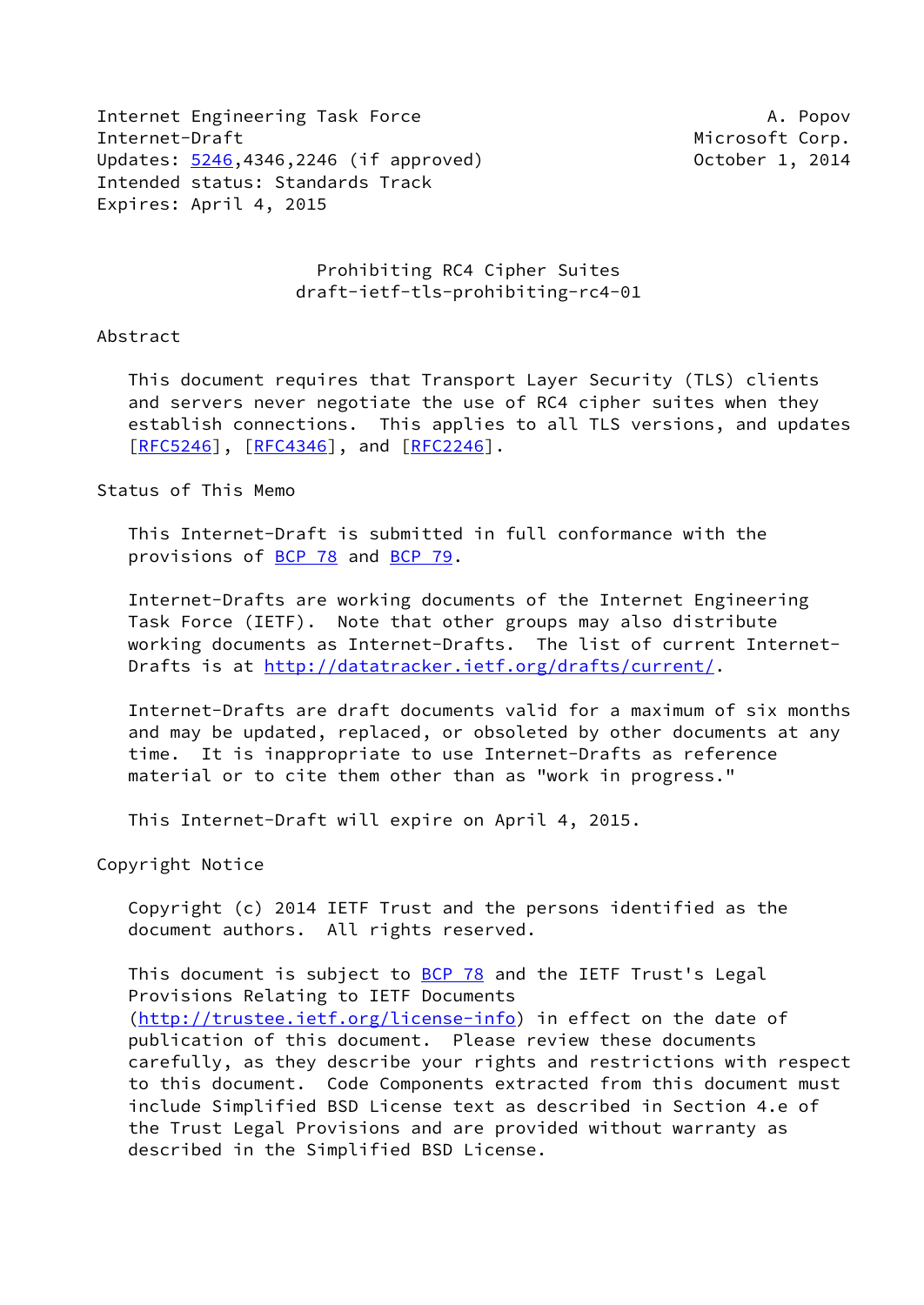# <span id="page-1-1"></span>Internet-Draft Prohibiting RC4 Cipher Suites October 2014

#### Table of Contents

| 1.1. Requirements Language $2$                                                |  |  |  |  |  |  |  |  |  |  |
|-------------------------------------------------------------------------------|--|--|--|--|--|--|--|--|--|--|
| $2.$ Changes to TLS $\ldots \ldots \ldots \ldots \ldots \ldots \ldots \ldots$ |  |  |  |  |  |  |  |  |  |  |
|                                                                               |  |  |  |  |  |  |  |  |  |  |
|                                                                               |  |  |  |  |  |  |  |  |  |  |
|                                                                               |  |  |  |  |  |  |  |  |  |  |
|                                                                               |  |  |  |  |  |  |  |  |  |  |
| 6.1. Normative References 3                                                   |  |  |  |  |  |  |  |  |  |  |
| 6.2. Informative References 3                                                 |  |  |  |  |  |  |  |  |  |  |
| Appendix A. RC4 Cipher Suites $\ldots$ 4                                      |  |  |  |  |  |  |  |  |  |  |
|                                                                               |  |  |  |  |  |  |  |  |  |  |

# <span id="page-1-0"></span>[1](#page-1-0). Introduction

RC4 is a stream cipher described in  $[SCH]$  $[SCH]$ , which is widely supported, and often preferred, by TLS servers. However, RC4 has long been known to have a variety of cryptographic weaknesses, e.g. [[PAU\]](#page-3-4), [\[MAN](#page-3-5)], [\[FLU](#page-3-6)]. Recent cryptanalysis results [\[ALF](#page-3-7)] exploit biases in the RC4 keystream to recover repeatedly encrypted plaintexts.

 These recent results are on the verge of becoming practically exploitable; currently they require 2^26 sessions or 13x2^30 encryptions. As a result, RC4 can no longer be seen as providing a sufficient level of security for TLS sessions.

This document requires that TLS ([\[RFC5246](https://datatracker.ietf.org/doc/pdf/rfc5246)], [\[RFC4346](https://datatracker.ietf.org/doc/pdf/rfc4346)], [\[RFC2246](https://datatracker.ietf.org/doc/pdf/rfc2246)]) clients and servers never negotiate the use of RC4 cipher suites.

<span id="page-1-2"></span>[1.1](#page-1-2). Requirements Language

 The key words "MUST", "MUST NOT", "REQUIRED", "SHALL", "SHALL NOT", "SHOULD", "SHOULD NOT", "RECOMMENDED", "MAY", and "OPTIONAL" in this document are to be interpreted as described in [\[RFC2119](https://datatracker.ietf.org/doc/pdf/rfc2119)].

<span id="page-1-3"></span>[2](#page-1-3). Changes to TLS

Because of the deficiencies noted in [Section 1](#page-1-0):

 o TLS clients MUST NOT include RC4 cipher suites in the ClientHello message.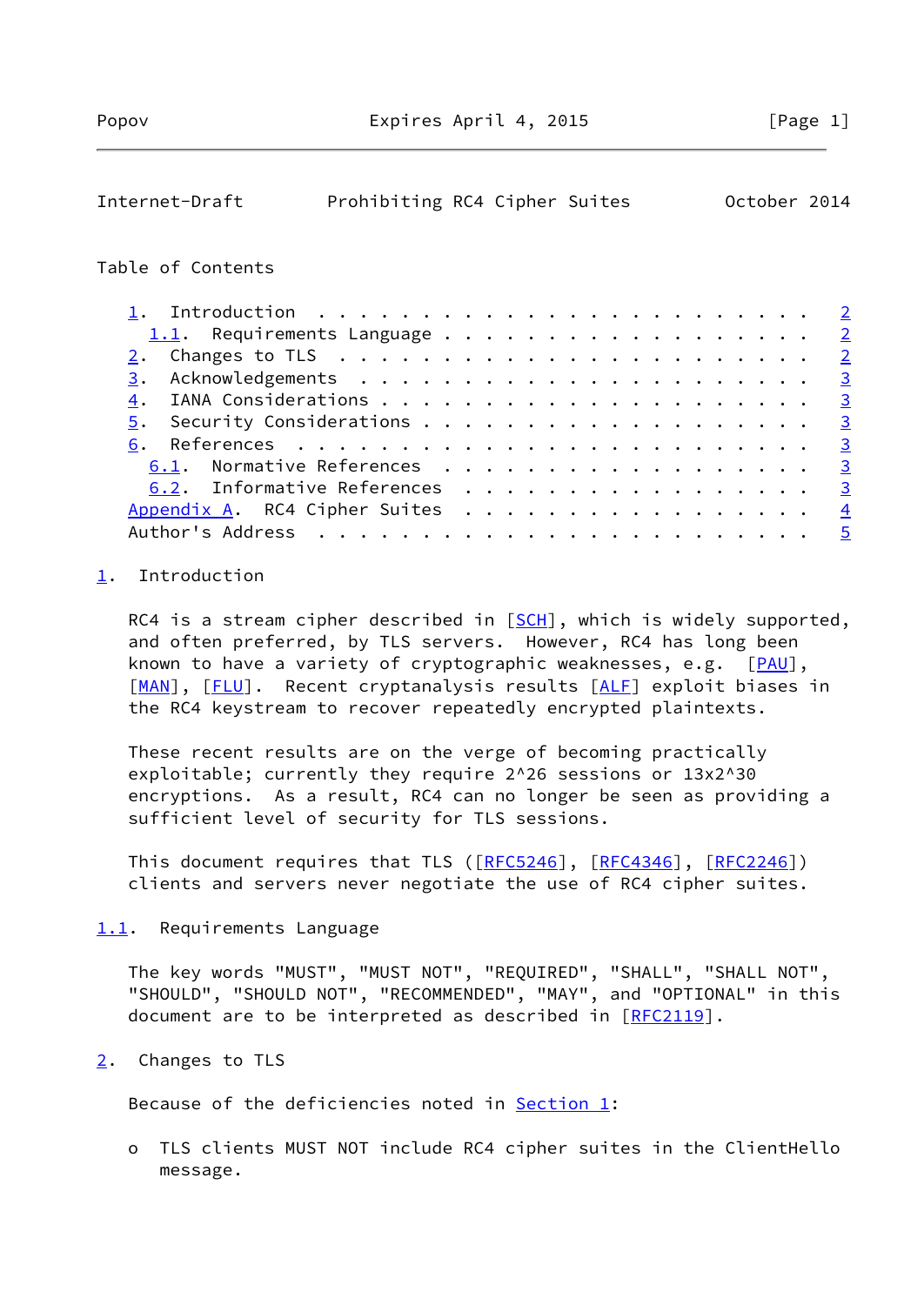o TLS servers MUST NOT select an RC4 cipher suite when a TLS client sends such a cipher suite in the ClientHello message.

Popov **Expires April 4, 2015** [Page 2]

 o If the TLS client only offers RC4 cipher suites, the TLS server MUST terminate the handshake. The TLS server MAY send the

<span id="page-2-1"></span>Internet-Draft Prohibiting RC4 Cipher Suites October 2014

[Appendix A](#page-3-1) lists the RC4 cipher suites defined for TLS.

insufficient security fatal alert in this case.

<span id="page-2-0"></span>[3](#page-2-0). Acknowledgements

 This document was inspired by discussions with Magnus Nystrom, Eric Rescorla, Joseph Salowey, Yaron Sheffer, Nagendra Modadugu and others on the TLS mailing list.

<span id="page-2-2"></span>[4](#page-2-2). IANA Considerations

This memo includes no request to IANA.

<span id="page-2-3"></span>[5](#page-2-3). Security Considerations

 This document helps maintain the security guarantees of the TLS protocol by prohibiting the use of the RC4-based cipher suites (listed in  $Appendix A)$ , which do not provide a sufficiently high level of security.

<span id="page-2-4"></span>[6](#page-2-4). References

<span id="page-2-5"></span>[6.1](#page-2-5). Normative References

- [RFC2119] Bradner, S., "Key words for use in RFCs to Indicate Requirement Levels", [BCP 14](https://datatracker.ietf.org/doc/pdf/bcp14), [RFC 2119](https://datatracker.ietf.org/doc/pdf/rfc2119), March 1997.
- [RFC2246] Dierks, T. and C. Allen, "The TLS Protocol Version 1.0", [RFC 2246,](https://datatracker.ietf.org/doc/pdf/rfc2246) January 1999.
- [RFC4346] Dierks, T. and E. Rescorla, "The Transport Layer Security (TLS) Protocol Version 1.1", [RFC 4346](https://datatracker.ietf.org/doc/pdf/rfc4346), April 2006.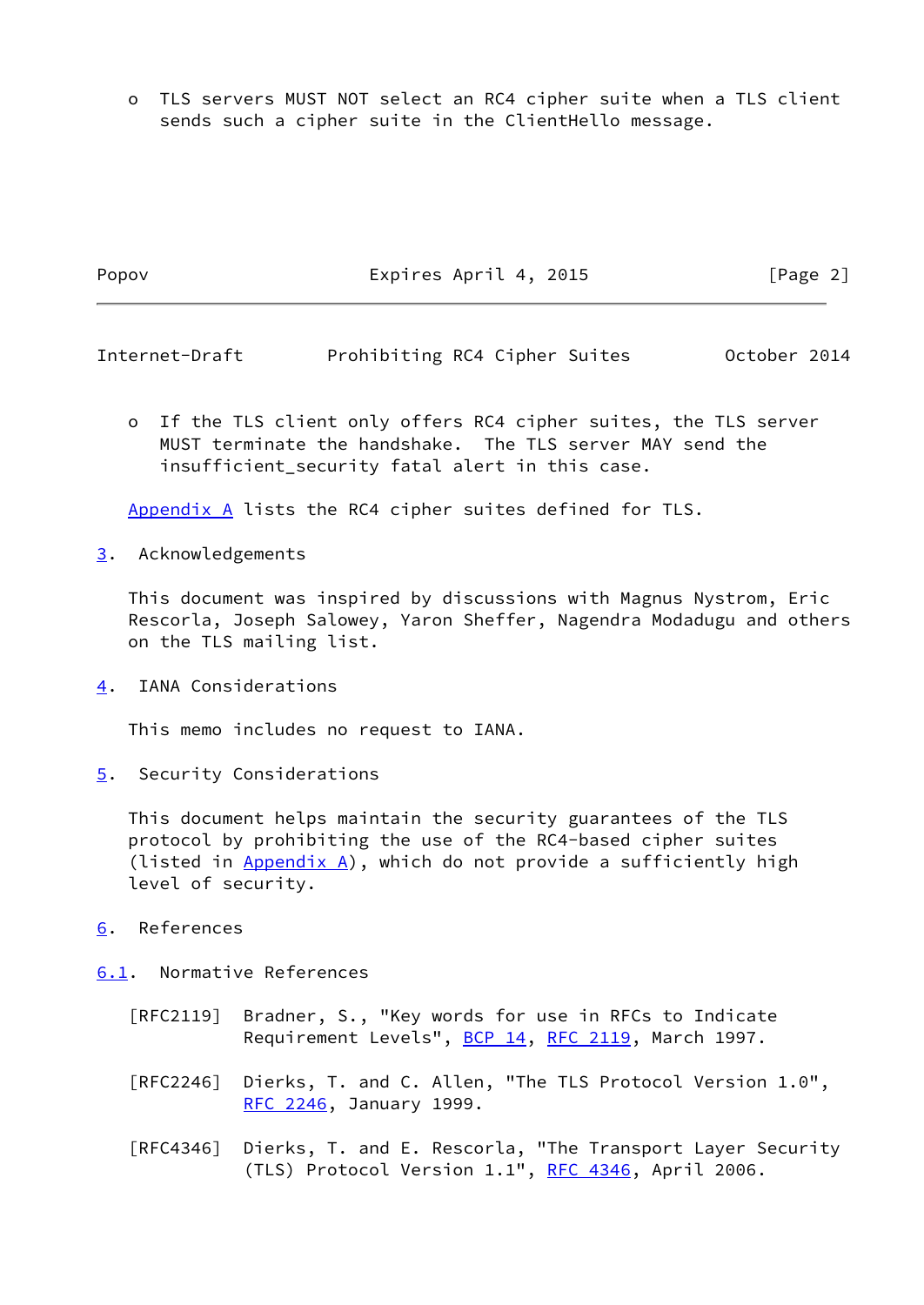[RFC5246] Dierks, T. and E. Rescorla, "The Transport Layer Security (TLS) Protocol Version 1.2", [RFC 5246](https://datatracker.ietf.org/doc/pdf/rfc5246), August 2008.

<span id="page-3-0"></span>[6.2](#page-3-0). Informative References

<span id="page-3-7"></span> [ALF] AlFardan, N., Bernstein, D., Paterson, K., Poettering, B., and J. Schuldt, "On the security of RC4 in TLS and WPA. USENIX Security Symposium.", 2013, <[https://www.usenix.org/conference/usenixsecurity13/](https://www.usenix.org/conference/usenixsecurity13/security-rc4-tls) [security-rc4-tls>](https://www.usenix.org/conference/usenixsecurity13/security-rc4-tls).

| Popov | Expires April 4, 2015 | [Page 3] |  |
|-------|-----------------------|----------|--|
|       |                       |          |  |

<span id="page-3-2"></span>Internet-Draft Prohibiting RC4 Cipher Suites October 2014

<span id="page-3-6"></span> [FLU] Fluhrer, S., Mantin, I., and A. Shamir, "Weaknesses in the Key Scheduling Algorithm of RC4. Selected Areas in Cryptography, pp. 1-24", 2001.

- <span id="page-3-5"></span> [MAN] Mantin, I. and A. Shamir, "A Practical Attack on Broadcast RC4. FSE, pp. 152-164.", 2001.
- <span id="page-3-4"></span> [PAU] Paul, G. and S. Maitra, "Permutation after RC4 Key Scheduling Reveals the Secret Key. In Proceedings of the 14th Workshop on Selected Areas in Cryptography (SAC), pp. 360-377, vol. 4876, LNCS, Springer.", 2007.
- <span id="page-3-3"></span> [SCH] Schneier, B., "Applied Cryptography: Protocols, Algorithms, and Source Code in C, 2nd ed.", 1996.

<span id="page-3-1"></span>[Appendix A.](#page-3-1) RC4 Cipher Suites

The following cipher suites defined for TLS use RC4:

- o TLS\_RSA\_EXPORT\_WITH\_RC4\_40\_MD5
- o TLS\_RSA\_WITH\_RC4\_128\_MD5
- o TLS RSA WITH RC4 128 SHA
- o TLS\_DH\_anon\_EXPORT\_WITH\_RC4\_40\_MD5
- o TLS\_DH\_anon\_WITH\_RC4\_128\_MD5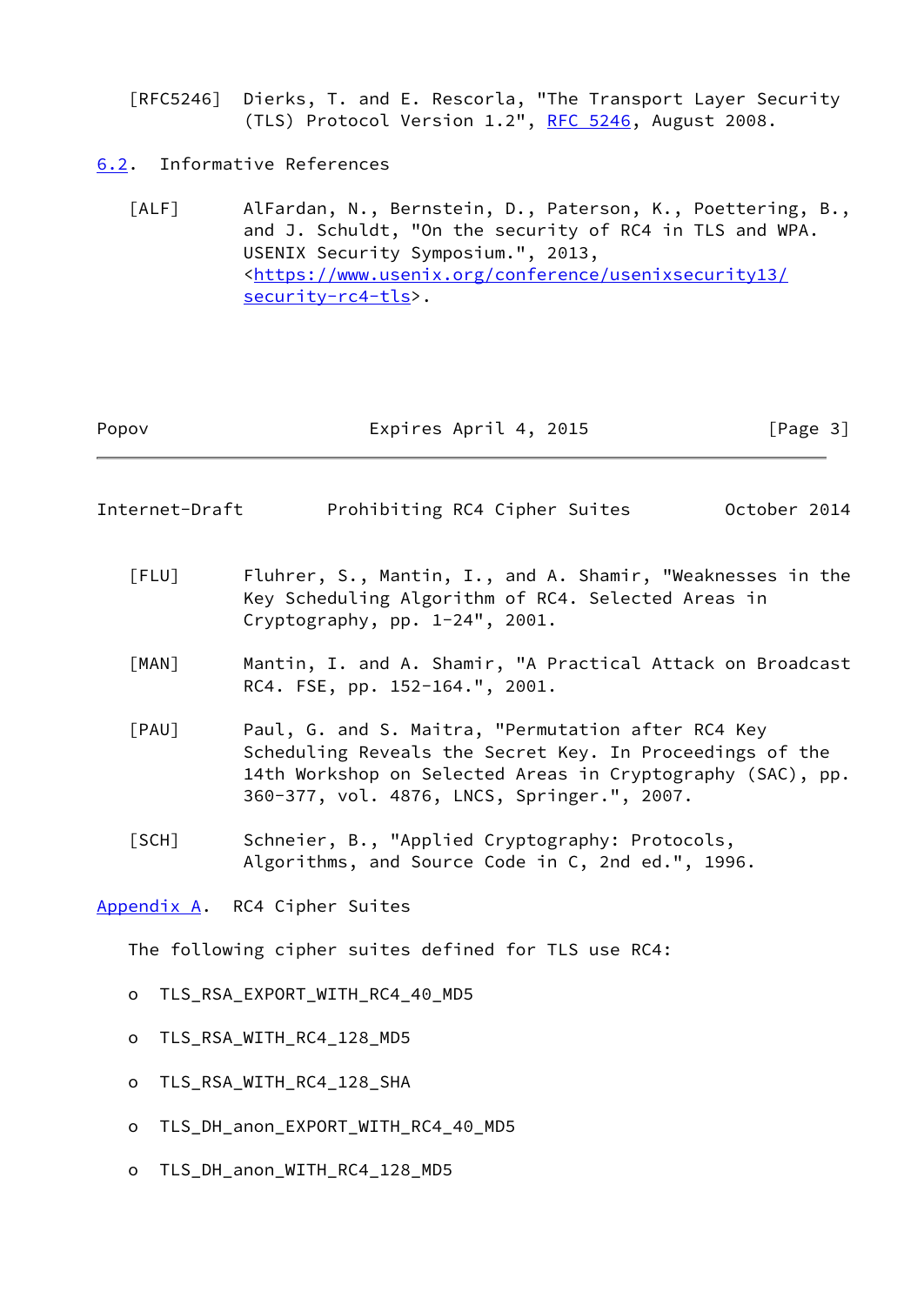- o TLS\_KRB5\_WITH\_RC4\_128\_SHA
- o TLS\_KRB5\_WITH\_RC4\_128\_MD5
- o TLS\_KRB5\_EXPORT\_WITH\_RC4\_40\_SHA
- o TLS\_KRB5\_EXPORT\_WITH\_RC4\_40\_MD5
- o TLS\_PSK\_WITH\_RC4\_128\_SHA
- o TLS\_DHE\_PSK\_WITH\_RC4\_128\_SHA
- o TLS\_RSA\_PSK\_WITH\_RC4\_128\_SHA
- o TLS\_ECDH\_ECDSA\_WITH\_RC4\_128\_SHA
- o TLS\_ECDHE\_ECDSA\_WITH\_RC4\_128\_SHA
- o TLS\_ECDH\_RSA\_WITH\_RC4\_128\_SHA

| Popov | Expires April 4, 2015 | [Page 4] |
|-------|-----------------------|----------|
|       |                       |          |

<span id="page-4-0"></span>Internet-Draft Prohibiting RC4 Cipher Suites October 2014

- o TLS\_ECDHE\_RSA\_WITH\_RC4\_128\_SHA
- o TLS\_ECDH\_anon\_WITH\_RC4\_128\_SHA
- o TLS\_ECDHE\_PSK\_WITH\_RC4\_128\_SHA

Author's Address

 Andrei Popov Microsoft Corp. One Microsoft Way Redmond, WA 98052 USA

Email: andreipo@microsoft.com